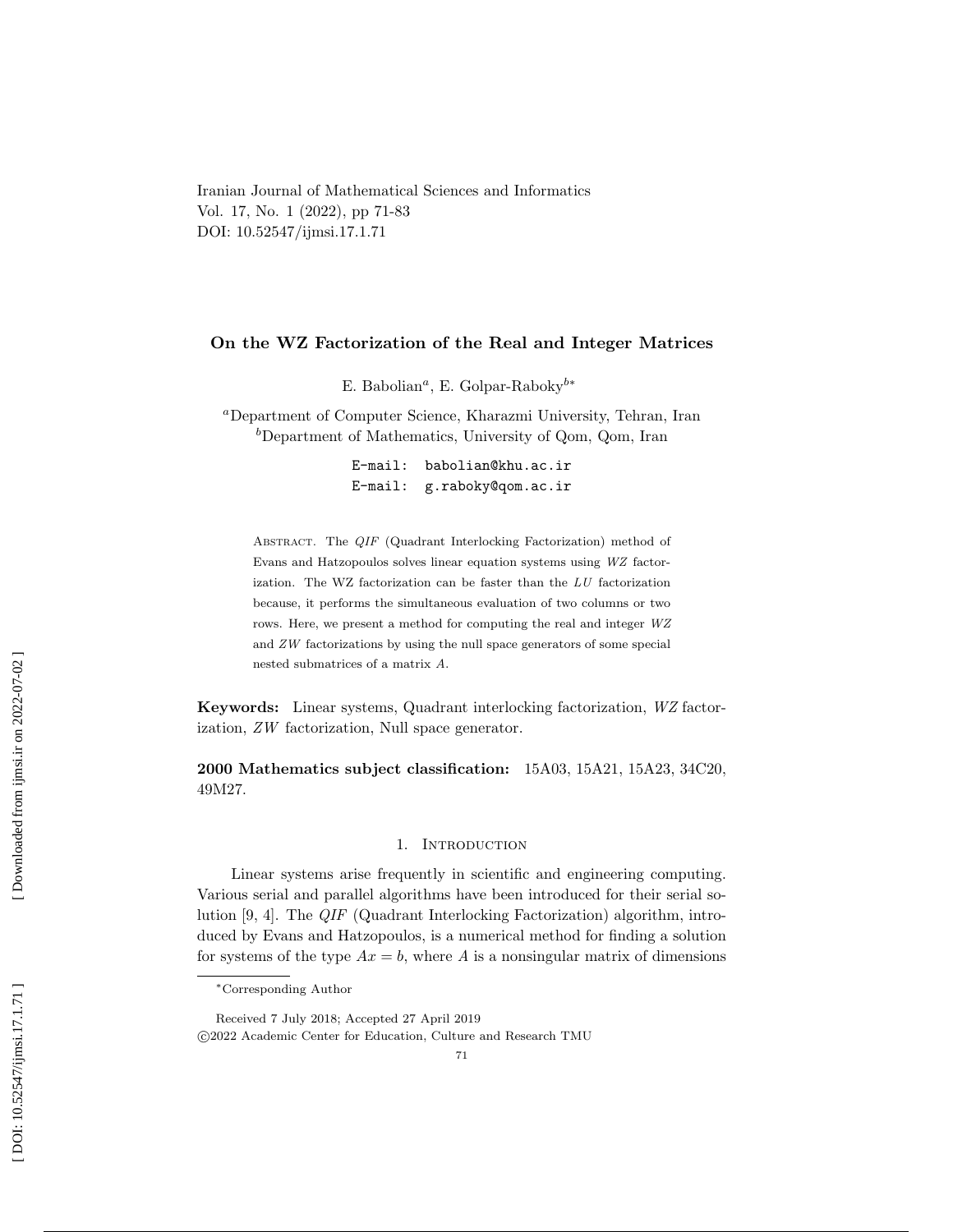$n \times n$ , x is an unknown column vector, and b is the independent term vector provided. The QIF method is based on the WZ factorization of the coefficient matrix A. The main advantage of this factorization is that it presents a complexity order less than of the LU decomposition due to the fact that it performs the simultaneous evaluation of two columns or two rows. A detailed description of this algorithm for real and complex matrices can be found in [4, 5, 10, 11]. Golpar-Raboky and Mahdavi-Amiri presented new algorithms for computing the real and integer  $WZ$  and  $ZW$  matrix factorizations using  $ABS$  algorithms and the extended rank reduction process [6, 7, 8, 16]. Recently, some authors have considered simultaneous matrix decompositions [12, 13, 14].

The  $WZ$  factorization is used for solving Markovian linear systems [2] and network modeling [3], preconditioning of sparse matrices [18] and eigenvalue problems [15].

Let R and  $\mathbb{R}^{m \times n}$  stand for the real number, and the set of all  $m \times n$  matrices over  $\mathbb{R}$  and  $A^T$  denotes the transpose of A. Let  $A = (a_1, \dots, a_m)^T \in \mathbb{R}^{m \times n}$ . Assume that  $a_{k_1}^T, \dots, a_{k_i}^T$  be the rows of A and  $H_1 \in \mathbb{R}^{n \times n}$  be an arbitrary nonsingular matrix. For  $j = 1, \dots, i$  update  $H_j$  by

$$
H_{j+1} = H_j - \frac{H_j a_{k_j} w_j^T H_j}{w_j^T H_j a_{k_j}},
$$
\n(1.1)

where  $w_j \in \mathbb{R}^n$  such that  $w_j^T H_j a_{k_j} \neq 0$ . Then, we have

$$
a_{k_i}^T H_{j+1}^T = 0, \ i = 1, \cdots, j,
$$
\n(1.2)

and the linear combination of the columns of  $H_{i+1}^T$  generates the null space of  ${a_{k_1}, \dots a_{k_i}}$  (see [1]).

Matrices  $H_i$  are generalizations of (oblique) projection matrices. They probably first appeared in a book by Wedderburn [19]. They have been named  $Ab$ bafians since the First International Conference on ABS methods(Luoyang, China, 1991) and this name will be used here.

**Notation:** Let  $A \in \mathbb{R}^{n \times n}$ . Here and subsequently  $J_n = \{j_1, \dots, j_n\}$  denotes a permutation of  $\mathcal{I}_n = \{1, 2, \dots, n\}$  and, for  $k = 1, \dots, n$ ,  $J_k = \{j_1, \dots, j_k\}$ denotes a subset of  $J_n$ . Let

$$
A_{J_k} = (a_{i,j}), \ i, j \in J_k. \tag{1.3}
$$

denotes a submatrix of A, and

$$
J_1 \subset J_2 \subset \cdots \subset J_n,\tag{1.4}
$$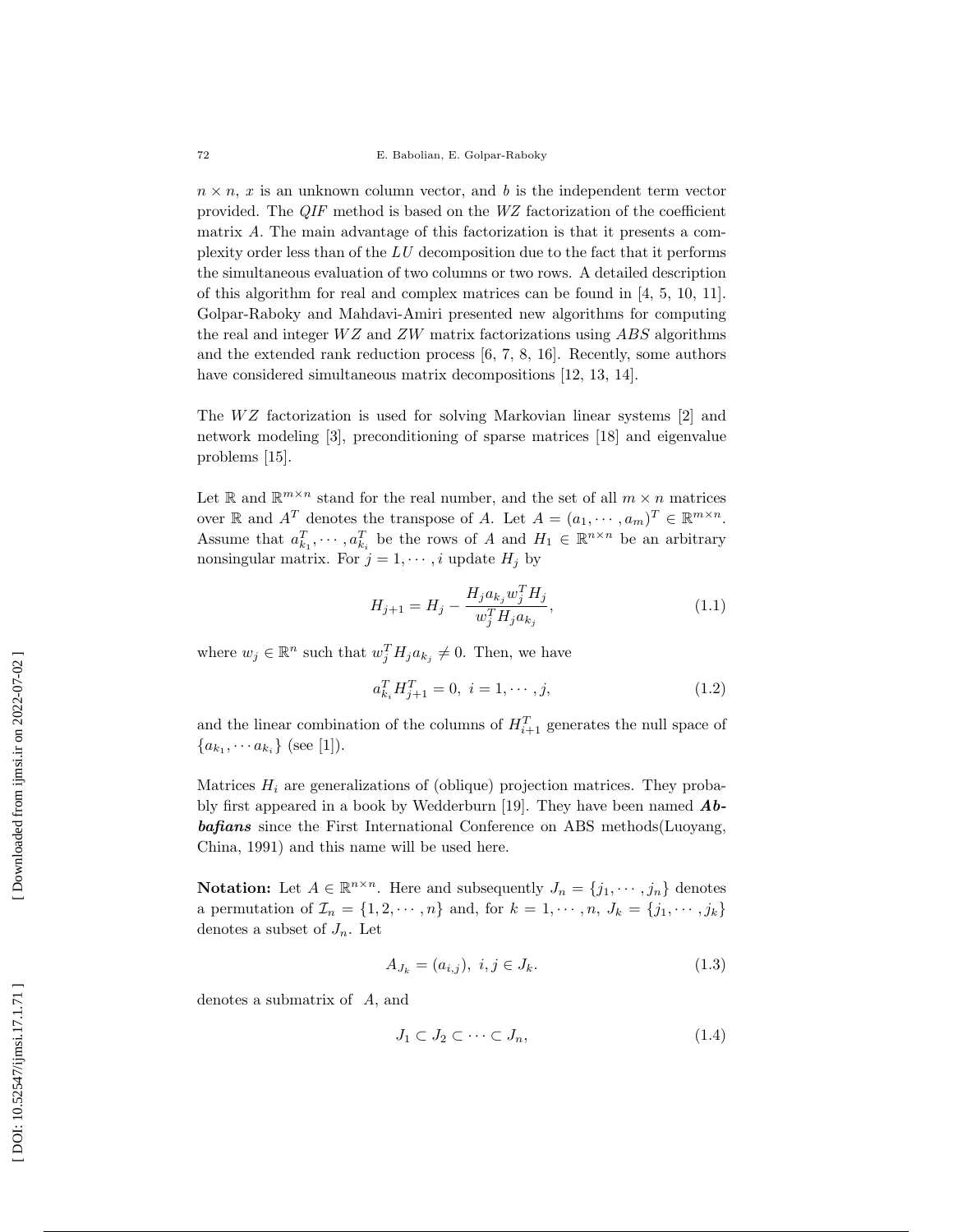and  $\{A_{J_k}\}_{k=1}^n$  be a sequence of nested submatrices of A. The following theorem describes a necessary and sufficient condition for nonsingularity  $A_{J_k}$ ,  $k =$  $1, \cdots, n$ .

**Theorem 1.1.** (Nested submatrices) Let  $A \in \mathbb{R}^{n \times n}$  and  $H_1 = I$ . Then the nested submatrices  $A_{J_i}$ ,  $i = 1, \dots, n$ , are nonsingular if and only if  $e_{j_i}^T H_i a_{j_i} \neq$  $0, i = 1, \cdots, n.$ 

*Proof.* Follow the lines of the proof for Theorem 6.5 in [1] by replacing  $i$  to  $j_i$ .  $\Box$ 

From (1.1) and Theorem 1.1 we have the following result.

**Theorem 1.2.** Let  $A \in \mathbb{R}^{n \times n}$ ,  $H_1 = I$ , and for  $i = 1, \dots, n$ ,  $e_{j_i}^T A H_i e_{j_i} \neq 0$ . Then,

$$
H_{i+1} = H_i - \frac{H_i a_{j_i} e_{j_i}^T H_i}{e_{j_i}^T H_i a_{j_i}},
$$
\n(1.5)

is well defined.

The parameter choices in Theorem 1.2, induce a structure in the matrix  $H_i$ , described by the following theorem.

**Theorem 1.3.** Let the conditions of Theorem 1.2 be satisfied and  $H_{i+1}$  defined by  $(1.5)$ . Then, the following properties hold:

(a) The jth row of  $H_{i+1}$  is zero, for  $j \in J_i$ .

(b) The jth column of  $H_{i+1}$  is equal to the jth column of  $H_1$ , for  $j \notin J_i$ .

Proof. See Theorem 6.3 in [1].

 $\Box$ 

In this paper we present new algorithms for computing the  $WZ$  and  $ZW$ factorizations using null space of special submatrices of the matrix A.

The structure of this paper is organized as follows. In Section 2, we discuss our proposed algorithm for the WZ factorization of a matrix A by using null space of special submatrices of A. In Section 3, we propose a new algorithm for computing the  $WZ$  and  $ZW$  factorizations. In Section 4, we report a numerical experiment. We conclude in Section 5.

### 2. The WZ factorization

The WZ factorization is a parallel method for solving dense linear systems of the form

$$
Ax = b,\tag{2.1}
$$

where A is a square  $n \times n$  matrix, and b is an n-vector.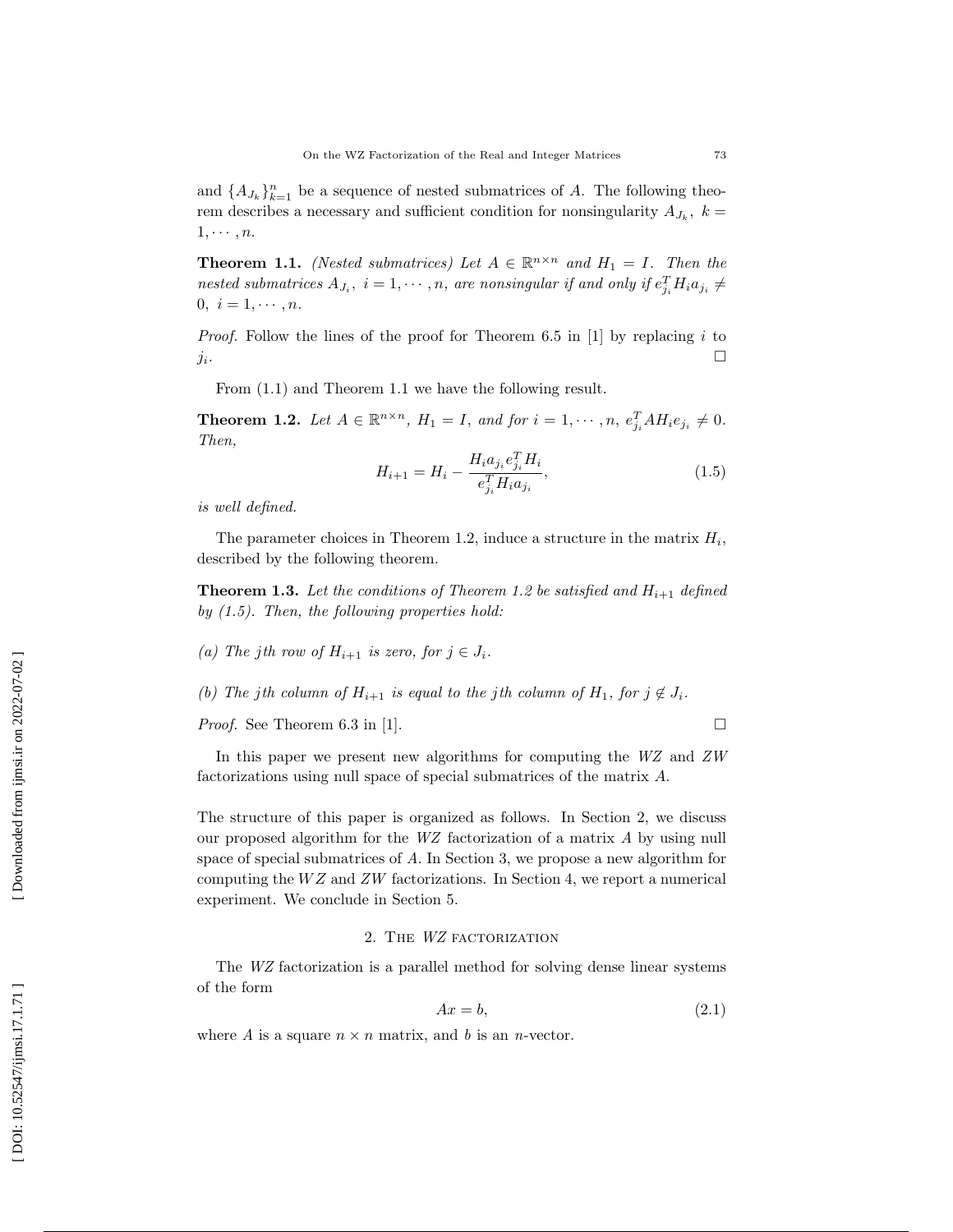**Definition 2.1.** Let s be a real number and denote by  $|s|$  ([s]), the greatest (least) integer less (greater) than or equal to s.

**Definition 2.2.** We say that a matrix  $A$  is factorized in the form  $WZ$  if

$$
A = WZ,\t\t(2.2)
$$

 $\Box$ 

where the matrices W and Z have the following structures:

$$
W = \begin{pmatrix} * & 0 & \cdots & 0 & * \\ * & * & 0 & * & * \\ * & * & * & * & * \\ * & * & 0 & * & * \\ * & 0 & \cdots & 0 & * \end{pmatrix}, Z = \begin{pmatrix} * & * & * & * & * \\ 0 & * & * & * & 0 \\ \vdots & 0 & * & 0 & \vdots \\ 0 & * & * & * & 0 \\ * & * & * & * & * \end{pmatrix} \tag{2.3}
$$

where stars stand for possible nonzero entries.

The matrices W and Z have two zero opposite quadrants. Then, we refer to W and Z as the interlocking quadrant factors of A. The factorization is unique if W has  $1's$  on the main diagonal and  $0's$  on the cross diagonal entries(see [17]).

Now, we give a characterization for the existence of the WZ factorization of A.

**Theorem 2.1.** Let  $A \in \mathbb{R}^{n \times n}$  be a nonsingular matrix. A has quadrant interlocking factorization QIF,  $A=WZ$ , if and only if for every k,  $1 \leq k \leq s$ , where  $s = |n/2|$  if n is even and  $s = \lfloor n/2 \rfloor$  if n is odd, the  $2k \times 2k$  submatrix

$$
\Delta_{k} = \begin{pmatrix}\na_{1,1} & \cdots & a_{1,k} & a_{1,n-k+1} & \cdots & a_{1,n} \\
\vdots & \cdots & \vdots & \ddots & \vdots \\
a_{k,1} & \cdots & a_{k,k} & a_{k,n-k+1} & \cdots & a_{k,n} \\
a_{n-k+1,1} & \cdots & a_{n-k+1,k} & a_{n-k+1,n-k+1} & \cdots & a_{n-k+1,n} \\
\vdots & \cdots & \vdots & \vdots & \cdots & \vdots \\
a_{n,1} & \cdots & a_{n,k} & a_{n,n-k+1} & \cdots & a_{n,n}\n\end{pmatrix}
$$
\n(2.4)

of A is invertible. Moreover, the factorization is unique.

Proof. See Theorem 2 in [17].

If  $A \in \mathbb{R}^{n \times n}$  is nonsingular, then the WZ factorization with pivoting can always be carried out. Whenever  $\Delta_k$  is nonsingular, it is always possible to interchange the rows  $k \leq i \leq (n-k+1)$ . These row interchanges can be viewed in a matrix form as premultiplication by a permutation matrix. Thus, we have the following result.

**Theorem 2.2.** If  $A \in \mathbb{R}^{n \times n}$  is nonsingular, then the with pivoting WZ factorization can always be carried out, that is, a row permutation matrix P and the factors W and Z exist so that,  $PA = WZ$ .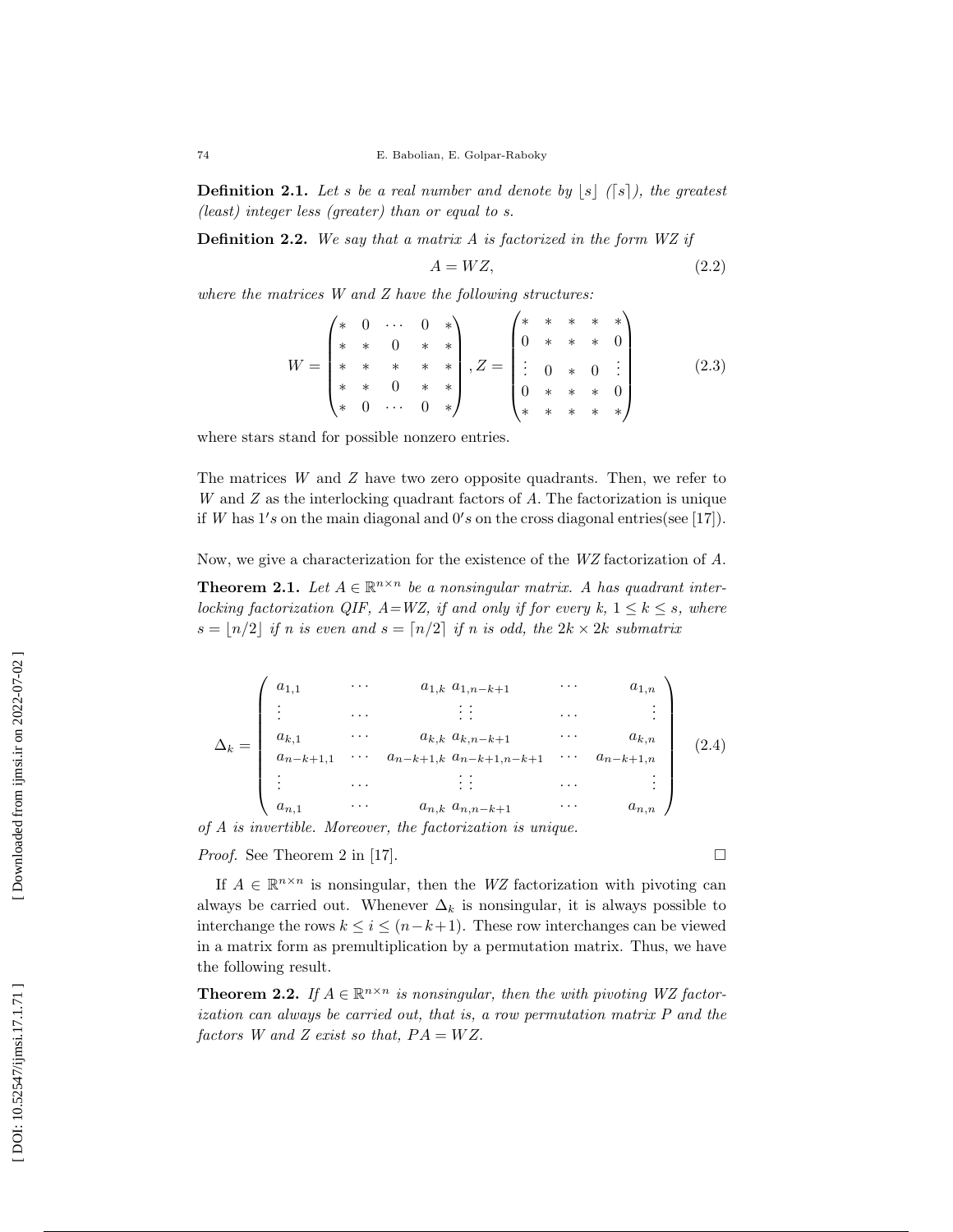Proof. See [17].

 $\Box$ 

Let  $A \in \mathbb{R}^{n \times n}$  and there exists a WZ factorization without pivoting of A. Let, *n* be an even number. Here, we present a new algorithm for computing the WZ factorization of A using null space of the sequence submatrices

$$
\Delta_1 \subset \Delta_2 \subset \cdots \subset \Delta_{n/2}.\tag{2.5}
$$

For  $k = 1, \dots, s$ , where  $s = \frac{n}{2}$ consider  $\Delta_k$  defined by (2.4). Let, the rows of  $H_k$  generate the null space of  $\Delta_k$  expect the k<sup>th</sup> and the  $(k+1)$ <sup>th</sup> rows. Let  $e_j \in \mathbb{R}^{2k}$  be the *j*th unit vector, then we have,

$$
e_i^T \Delta_k H_k^T = 0, \ i \neq k, k+1,
$$
\n(2.6)

and

$$
(e_k^T, e_{k+1}^T) \Delta_k H_k^T \neq 0. \tag{2.7}
$$

Therefore, there exist  $1 \leq j_1, j_2 \leq 2k$  such that,

$$
\alpha_1 = e_{j_1}^T H_k \Delta_k^T e_k \neq 0, \alpha_2 = e_{j_2}^T H_k \Delta_k^T e_{k+1} \neq 0.
$$
 (2.8)

Let  $\mathcal{T}_k = (t_1, \dots, t_{2k}) = H_k^T e_{j_1} / \alpha_1 \in \mathbb{R}^{2k}$  and  $\mathcal{Y}_k = (y_1, \dots, y_{2k}) =$  $H_k^T e_{j_2}/\alpha_2 \in \mathbb{R}^{2k}$ . Then, we have

$$
\Delta_k \mathcal{T}_k = (\underbrace{0...0}_{k-1}, 1, \underbrace{0,...,0}_{k})^T, \ \Delta_k \mathcal{Y}_k = (\underbrace{0...0}_{k}, 1, \underbrace{0,...,0}_{k-1})^T. \tag{2.9}
$$

Now, let

$$
\bar{z}_k = (t_1, \cdots, t_k, \underbrace{0, \cdots, 0}_{n-2k}, t_{k+1}, \cdots, t_{2k})^T, \tag{2.10}
$$

and

$$
\bar{z}_{n-k+1} = (y_1, \cdots, y_k, \underbrace{0, \cdots, 0}_{n-2k}, y_{k+1}, \cdots, y_{2k})^T, \qquad (2.11)
$$

then, we have

$$
w_k = A\bar{z}_k = (\underbrace{0, \cdots, 0}_{k-1}, 1, w_{k+1,k}, \cdots, w_{n-k,k}, \underbrace{0, \cdots, 0}_{k})^T
$$
 (2.12)

and

$$
w_{n-k+1} = A\bar{z}_{n-k+1} = (\underbrace{0, \cdots, 0}_{k}, w_{k+1,n-k+1}, \cdots, w_{n-k,n-k+1}, 1, \underbrace{0, \cdots, 0}_{k-1})^T.
$$
\n(2.13)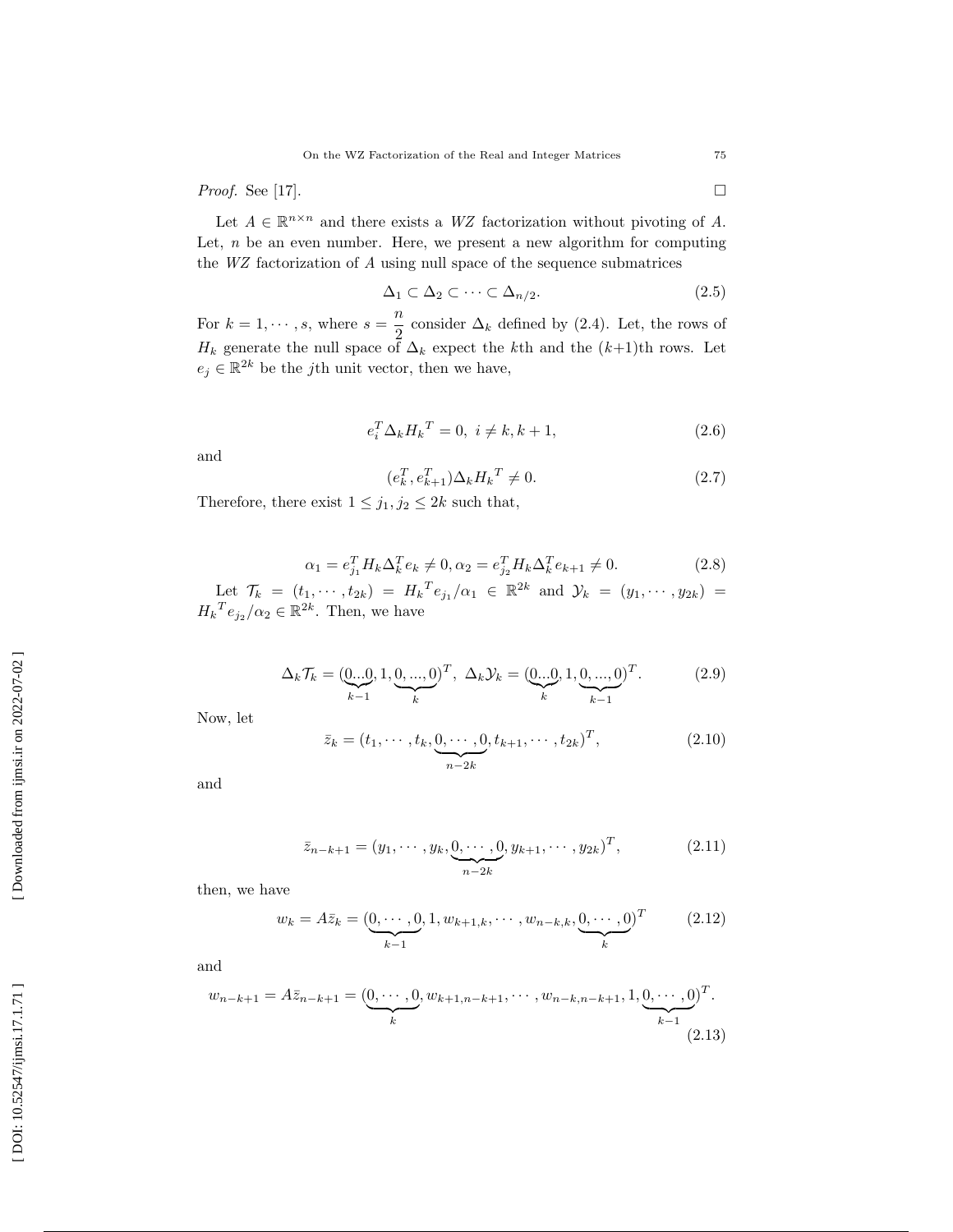76 E. Babolian, E. Golpar-Raboky

$$
\tilde{Z} = (\bar{z}_1, \cdots, \bar{z}_n), \ W = (w_1, \cdots, w_n), \tag{2.14}
$$

then, we have,

 $A\overline{Z} = W \Rightarrow A = WZ, Z = \overline{Z}^{-1}.$ 

Here, we are ready to present the WZ algorithm. Without loss of generality we assume that A is an even order matrix.

# Algorithm 1. WZ algorithm

(1) Let  $A^{(0)} = A$ ,  $k = 1$ ,  $s = n/2$ .

(2) Compute  $P_k$ ,  $A^{(k)} = P_k A^{(k-1)}$  where,  $P_k$  is a permutation matrix and  $\Delta_k$  is nonsingular.

(3) Compute  $H_k^k$ , so that the rows of  $H_k^k$  present the null space of the rows of  $\Delta_k$  except the k<sup>th</sup> and  $(k+1)$ <sup>th</sup> rows.

(4) Determine  $1 \leq j_1, j_2 \leq 2k$  such that,

$$
\alpha_1 = e_{j_1}^T H_k \Lambda_k^T e_k \neq 0, \alpha_2 = e_{j_2}^T H_k \Lambda_k^T e_{k+1} \neq 0.
$$
 (2.15)

(5) Compute,

$$
\mathcal{T}_k = (t_1, \dots, t_{2k}) = H_k^T e_{j_1} / \alpha_1 \text{ and } \mathcal{Y}_k = (y_1, \dots, y_{2k}) = H_k^T e_{j_2} / \alpha_2.
$$

(6) Compute,

$$
\bar{z}_k = (t_1, \cdots, t_k, \underbrace{0, \cdots, 0}_{n-2k}, t_{k+1}, \cdots, t_{2k})^T, \tag{2.16}
$$

and

$$
\bar{z}_{n-k+1} = (y_1, \cdots, y_k, \underbrace{0, \cdots, 0}_{n-2k}, y_{k+1}, \cdots, y_{2k})^T, \qquad (2.17)
$$

(7) If  $k < s$  then k=k+1 and go to (2).

(8) Compute

$$
PA = WZ,
$$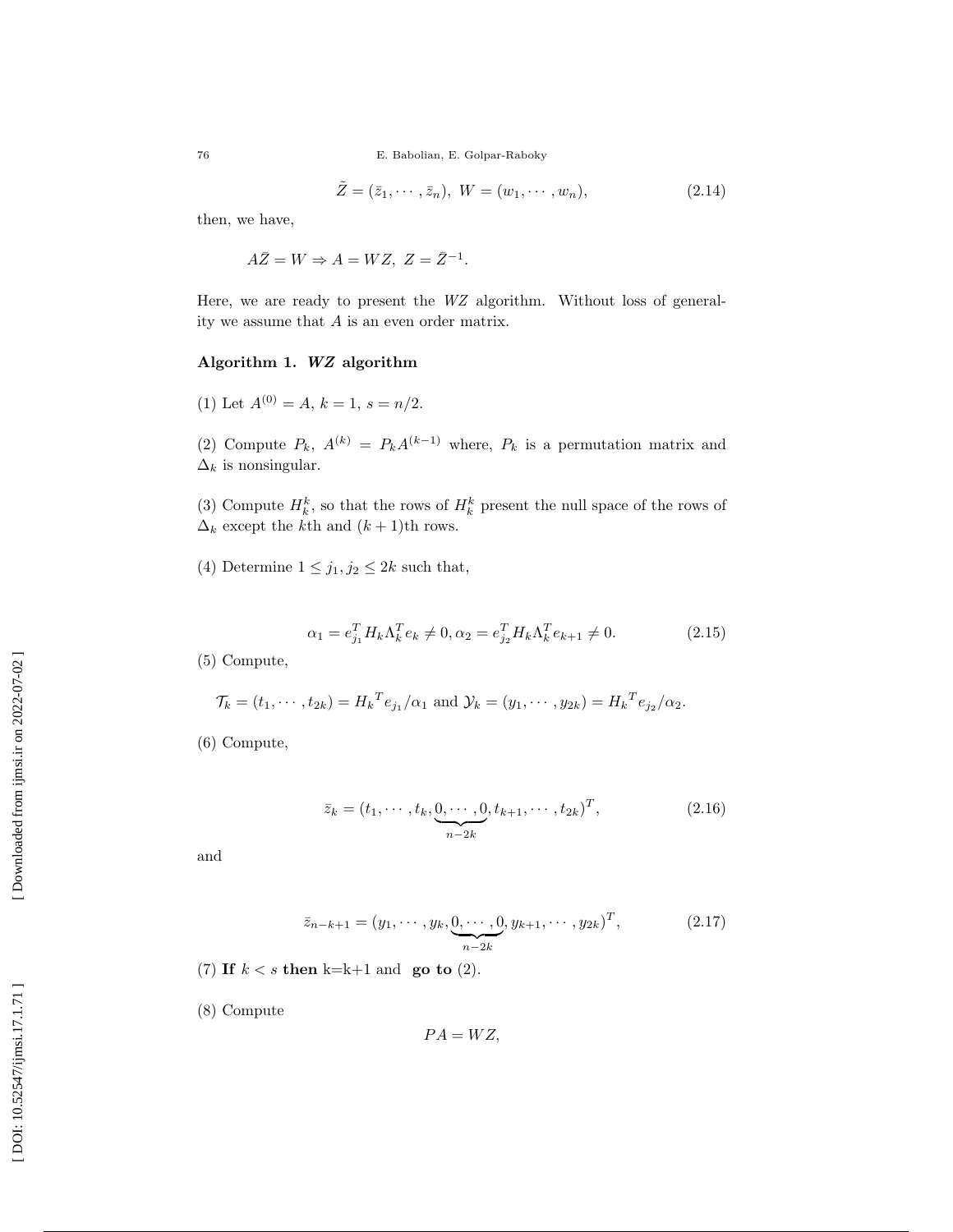where,  $P = P_s \cdots P_1$ ,  $\bar{Z} = (\bar{z}_1, \cdots, \bar{z}_n)$ ,  $W = PA\bar{Z}$  and  $Z = \bar{Z}^{-1}$ .

(9) Stop .

The integer WZ factorization of an integer matrix, can be calculated as the real case if it exists. Here, we present the conditions for existence of the integer WZ factorization of an integer matrix.

**Definition 2.3.**  $A \in \mathbb{Z}^{n \times n}$  is a unimodular matrix if and only if  $|det(A)| = 1$ .

If A is unimodular, then  $A^{-1}$  is also unimodular.

Definition 2.4. We say that a matrix A is factorized in an integer WZ form if

$$
A = WZ,\tag{2.18}
$$

where the matrices W and Z are matrices with integer entries defined by  $(2.3)$ .

According to Theorem 2.1, we have the following result.

**Theorem 2.3.** Let  $A \in \mathbb{Z}^{n \times n}$  and the submatrices  $\Delta_k$  defined by (2.4) be unimodular, then A has an integer WZ factorization.

For computing an integer  $WZ$  factorization (if there exits), in the k<sup>th</sup> step  $H_k$ generates the integer null space of  $\Delta_k$  expect the k<sup>th</sup> and the  $(k+1)$ <sup>th</sup> rows. Furthermore, in  $(2.8)$  we choose two integer vectors  $j_1$  and  $j_2$  such that

$$
\alpha_1 = e_{j_1}^T H_k \Delta_k^T e_k = \gcd(H_k \Delta_k^T e_k), \alpha_2 = e_{j_2}^T H_k \Delta_k^T e_{k+1} = \gcd(H_k \Delta_k^T e_{k+1}),
$$
\n(2.19)

where,  $gcd(x)$  is the greatest common divisor of entries of x.

**Definition 2.5.** A matrix  $A \in \mathbb{Z}^{n \times n}$  is called totally unimodular if each square submatrix of A has determinant equal to  $0, +1,$  or  $-1$ . In particular, each entry of a totally unimodular matrix is  $0, +1,$  or  $-1$ .

Corollary 2.1. Every totally unimodular symmetric positive definite matrix has an integer WZ factorization.

# 3. The ZW factorization

**Definition 3.1.** We say that a matrix  $A$  is factorized in the form  $ZW$  if

$$
A = ZW,\t\t(3.1)
$$

where the matrices  $W$  and  $Z$  are defined as  $(2.3)$ 

where the empty bullets stand for zero and the other bullets stand for possible nonzero entries.

The factorization is unique if  $Z$  has  $1's$  on the main diagonal and  $0's$  on the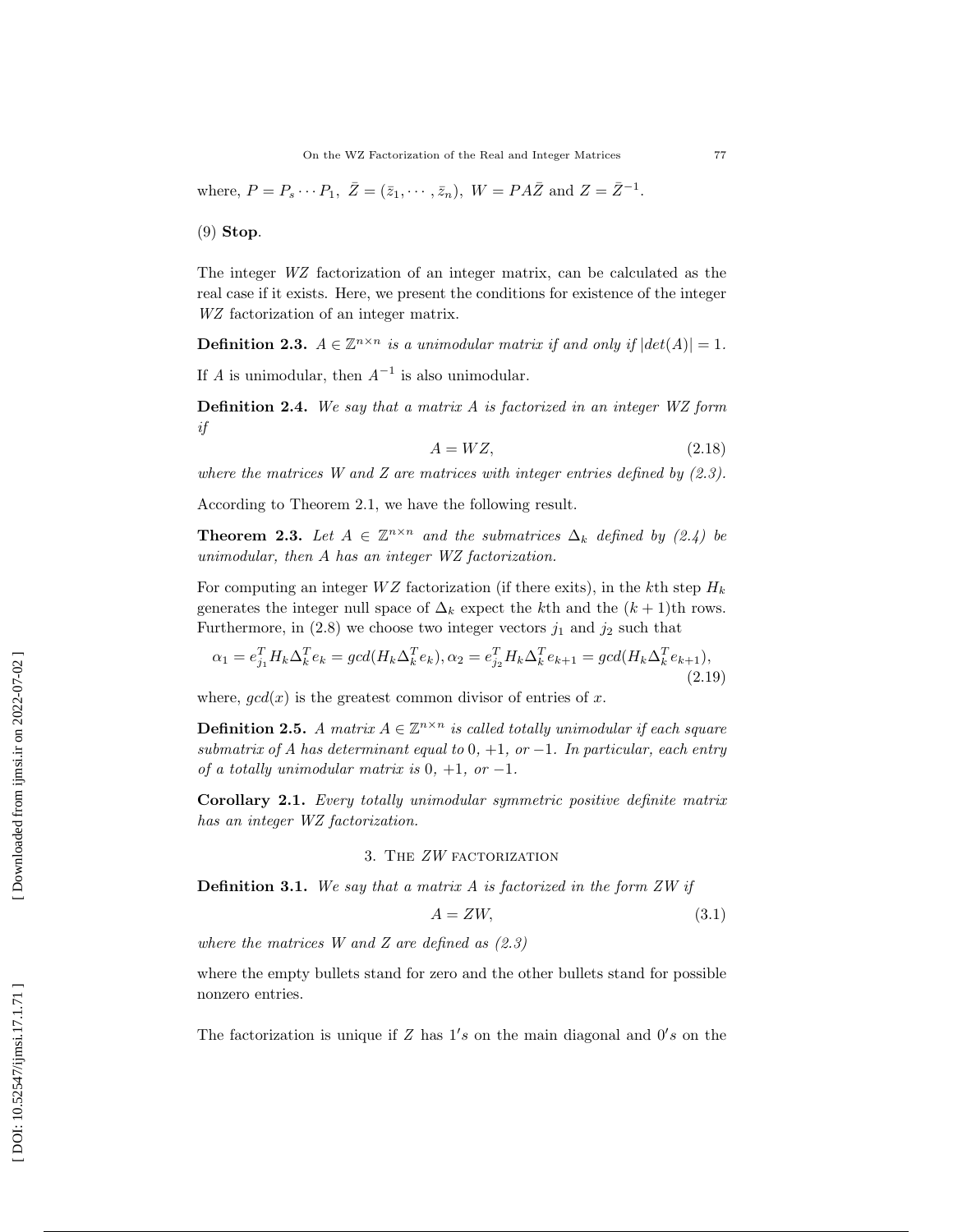cross diagonal.

Without loss of generality, suppose that *n* be an even number and  $s = \frac{n}{2}$ . Here, we present a new algorithm for computing the ZW factorization of A using null space of the sequence of submatrices

$$
\Lambda_1 \subset \Lambda_2 \subset \cdots \subset \Lambda_{n/2} \tag{3.2}
$$

where

$$
\Lambda_{k} = \begin{pmatrix} a_{s-k+1,s-k+1} & \cdots & a_{s-k+1,s+k} \\ \vdots & \cdots & \vdots \\ a_{s+k,s-k+1} & \cdots & a_{s+k,s+k} \end{pmatrix}_{2k,2k}.
$$
 (3.3)

**Theorem 3.1.** Let  $A \in \mathbb{R}^{n \times n}$  be a nonsingular matrix. A has a ZW factorization, if and only if for every k,  $1 \leq k \leq n/2$ , the submatrix  $\Lambda_k$  defined by (3.3) be invertible.

Proof. The proof follows the lines of the proof for Theorem 2 in [17] replacing  $\Delta_i$  by  $\Lambda_i$ .

Let  $\Lambda_k$  be nonsingular, for  $k = 1, \dots, n/2$ . Let, the rows of  $H_k$  generates the null space of  $\Lambda_k$  expect the first and the last rows. Let  $e_i \in \mathbb{R}^{2k}$  be the *i*<sup>th</sup> unit vector (i.e. the ith element is 1, otherwise 0). Then, we have,

$$
e_i^T \Lambda_k H_k^T = 0, \ i \neq 1, 2k, \ (e_1^T, e_{2k}^T) \Lambda_k H_k^T \neq 0,
$$
\n(3.4)

then there exists  $1 \leq j_1, j_2 \leq 2k$  such that,

$$
\alpha_1 = e_{j_1}^T H_k \Lambda_k^T e_1 \neq 0, \alpha_2 = e_{j_2}^T H_k \Lambda_k^T e_{2k} \neq 0.
$$
 (3.5)

Let  $\mathcal{T}_k = (t_1, \dots, t_{2k}) = H_k^T e_{j_1} / \alpha_1$  and  $\mathcal{Y}_k = (y_1, \dots, y_{2k}) = H_k^T e_{j_2} / \alpha_2$ . Then, we have

$$
\Lambda_k t = (1, \underbrace{0...0}_{2k-1})^T, \ \Lambda_k y = (\underbrace{0...0}_{2k-1}, 1)^T. \tag{3.6}
$$

Now, let

$$
\bar{w}_{\frac{n}{2}-k+1} = (\underbrace{0, \cdots, 0}_{(n-2k)/2}, t_1, \cdots, t_{2k}, \underbrace{0, \cdots, 0}_{(n-2k)/2})^T,
$$
\n(3.7)

and

$$
\bar{w}_{\frac{n}{2}+k} = (\underbrace{0, \cdots, 0}_{(n-2k)/2}, y_1, \cdots, y_{2k}, \underbrace{0, \cdots, 0}_{(n-2k)/2})^T,
$$
\n(3.8)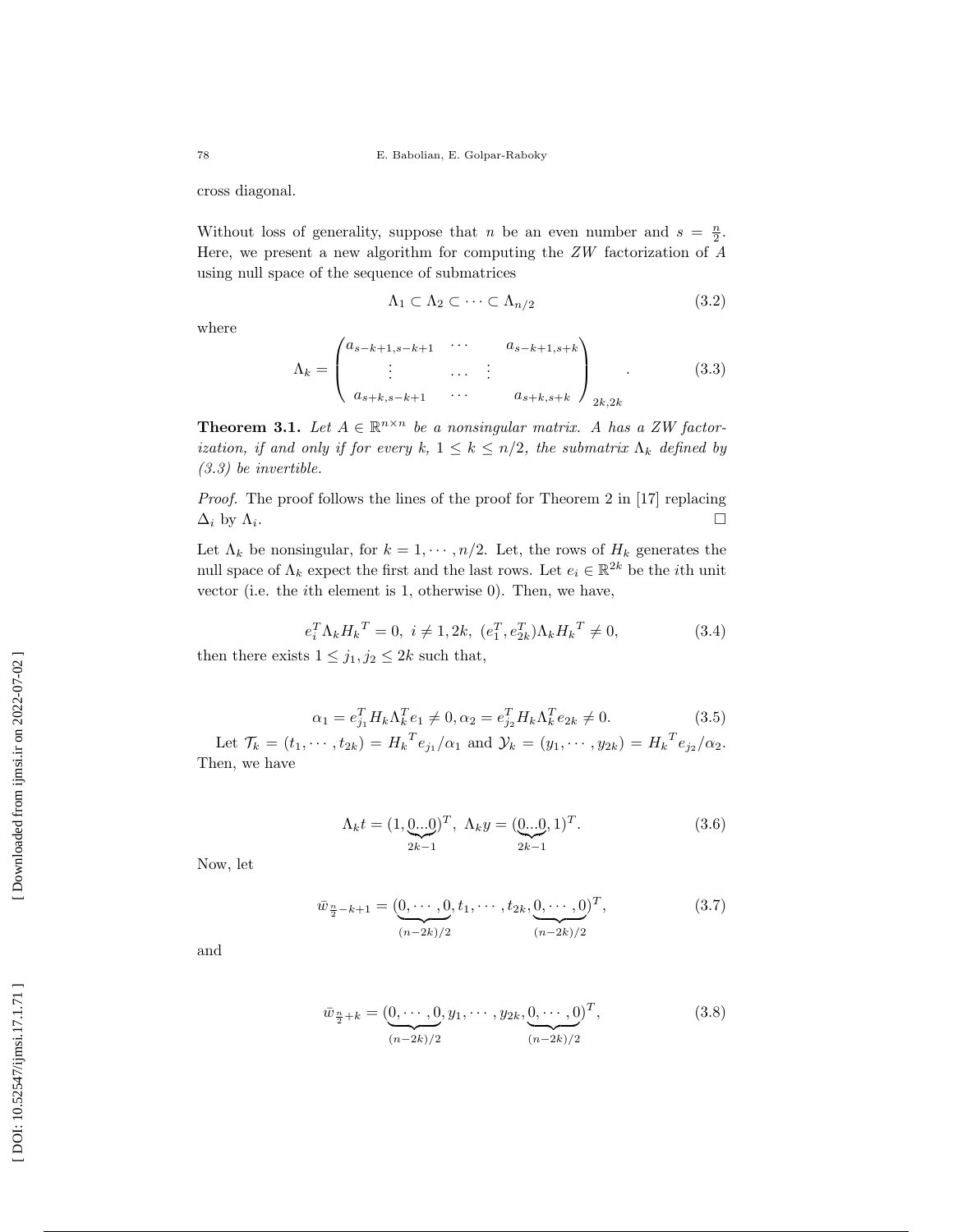then, we have

$$
z_{\frac{n}{2}-k+1} = A\bar{w}_{\frac{n}{2}-k+1} =
$$
  

$$
(z_{1,\frac{n}{2}-k+1}, \cdots, z_{\frac{(n-2k)}{2},\frac{n}{2}-k+1}, 1, \underbrace{0, \cdots, 0}_{2k-1}, z_{\frac{(n+2k)}{2}+1,\frac{n}{2}-k+1}, \cdots, z_{n,\frac{n}{2}-k+1})^T
$$
  

$$
(3.9)
$$

and

$$
z_{\frac{n}{2}+k} = A\bar{w}_{\frac{n}{2}+k} =
$$
  
\n
$$
(z_{1,\frac{n}{2}+k}, \cdots, z_{\frac{(n-2k)}{2},\frac{n}{2}+k}, \underbrace{0, \cdots, 0}_{2k-1}, 1, z_{\frac{(n+2k)}{2}+1,\frac{n}{2}+k}, \cdots, z_{n,\frac{n}{2}+k})^T.
$$
 (3.10)  
\n
$$
\bar{W} = (\bar{w}_1, \cdots, \bar{w}_n), Z = (z_1, \cdots, z_n),
$$

then, we have,

$$
A\bar{W} = Z \Rightarrow A = ZW, \ W = \bar{W}^{-1}
$$

Here, we are ready to present the ZW algorithm. Without loss of generality we assume that A is an even order matrix.

## Algorithm 2. ZW algorithm

(1) Let 
$$
A^{(0)} = A
$$
,  $k = 1$ ,  $s = n/2$ .

(2) Compute  $P_k$ ,  $A^{(k)} = P_k A^{(k-1)}$  where,  $P_k$  is a permutation matrix and  $\Lambda_k$  is nonsingular.

(3) Let the rows of  $H_k$  generate the null space of  $\Lambda_k$  expect the first and the last rows.

(4) Determine  $1 \leq j_1, j_2 \leq 2k$  such that,

$$
\alpha_1 = e_{j_1}^T H_k \Lambda_k^T e_1 \neq 0, \alpha_2 = e_{j_2}^T H_k \Lambda_k^T e_{2k} \neq 0.
$$
 (3.11)

(5) Compute,

$$
\mathcal{T}_k = (t_1, \cdots, t_{2k}) = H_k^T e_{j_1} / \alpha_1 \text{ and } \mathcal{Y}_k = (y_1, \cdots, y_{2k}) = H_k^T e_{j_2} / \alpha_2.
$$

(6) Compute,

$$
\bar{w}_{\frac{n}{2}-k+1} = (\underbrace{0, \cdots, 0}_{(n-2k)/2}, t_1, \cdots, t_{2k}, \underbrace{0, \cdots, 0}_{(n-2k)/2})^T,
$$
\n(3.12)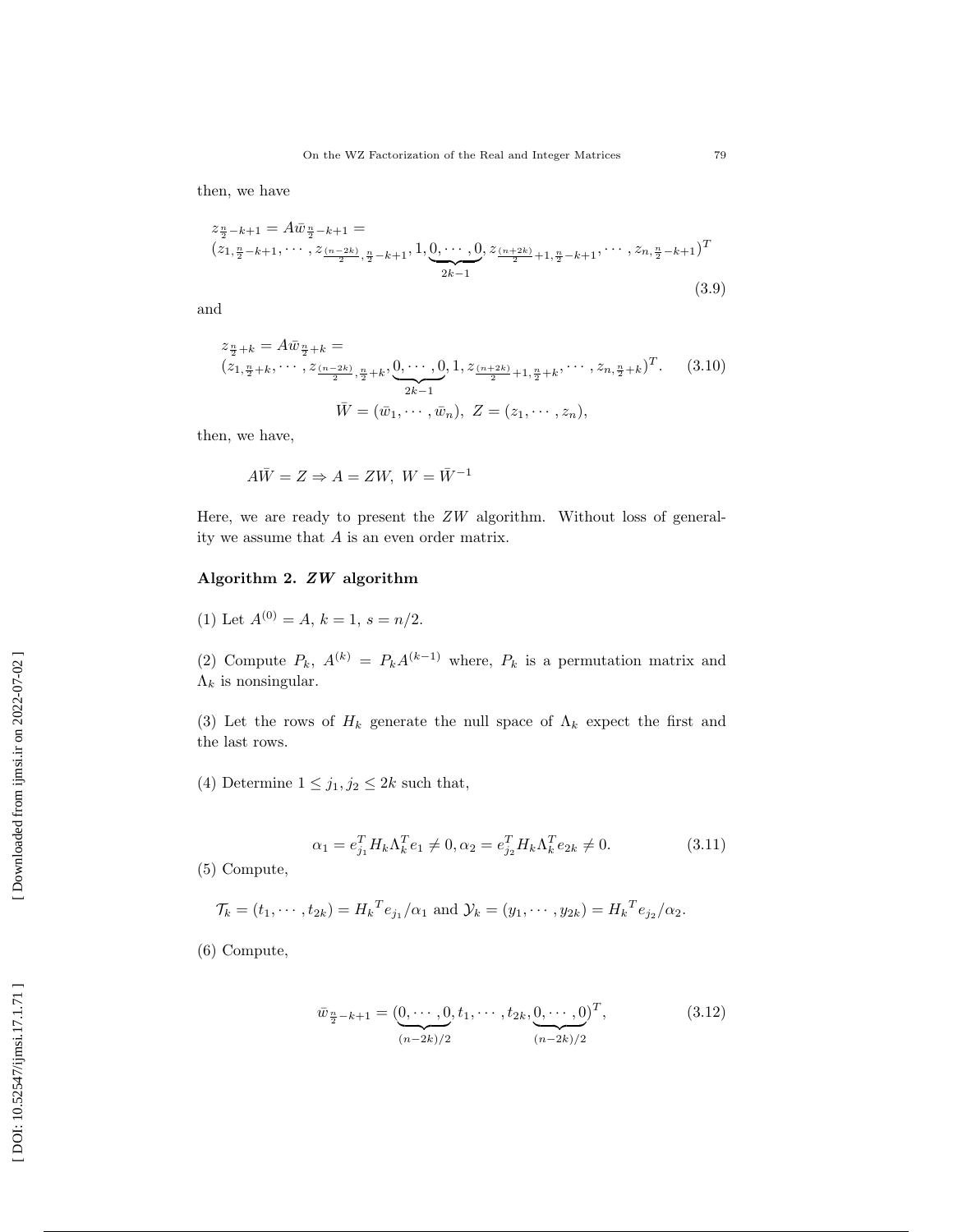and

$$
\bar{w}_{\frac{n}{2}+k} = (\underbrace{0, \cdots, 0}_{(n-2k)/2}, y_1, \cdots, y_{2k}, \underbrace{0, \cdots, 0}_{(n-2k)/2})^T, \tag{3.13}
$$

(7) If  $k < s$  then k=k+1 and go to (2).

(8) Compute

 $PA = ZW$ ,

where,  $P = P_s \cdots P_1$ ,  $\overline{W} = (\overline{w}_1, \cdots, \overline{w}_n)$ ,  $Z = PA\overline{W}$  and  $W = \overline{W}^{-1}$ .

(9) Stop .

We can also calculate the integer  $ZW$  factorization of an integer matrix A. The existence conditions are the same as Theorem 2.3 by replacing  $\Delta$  by  $\Lambda$ .

**Theorem 3.2.** Let  $A \in \mathbb{Z}^{n \times n}$  and the submatrices  $\Lambda_k$  be unimodular, then A has an integer ZW factorization.

For computing an integer ZW factorization (if there exits), in the kth step  $H_k$  generates the integer null space of  $\Lambda_k$  expect the first and the last rows. Furthermore, in  $(3.5)$  we choose two integer vectors  $j_1$  and  $j_2$  such that

$$
\alpha_1 = e_{j_1}^T H_k \Lambda_k^T e_1 = \gcd(H_k \Lambda_k^T e_1), \alpha_2 = e_{j_2}^T H_k \Lambda_k^T e_{2k} = \gcd(H_k \Lambda_k^T e_{2k}).
$$
 (3.14)

Corollary 3.1. Every totally unimodular symmetric positive definite matrix has an integer ZW factorization.

#### 4. Examples

In this section, we present some numerical illustrations of our proposed algorithms to compute the  $WZ$  and  $ZW$  factorizations of real and integer matrices.

Example 4.1 . Consider the following matrix,

$$
A = \begin{pmatrix} 5 & 4 & 1 & 1 \\ 4 & 5 & 1 & 1 \\ 1 & 1 & 4 & 2 \\ 1 & 1 & 2 & 4 \end{pmatrix}.
$$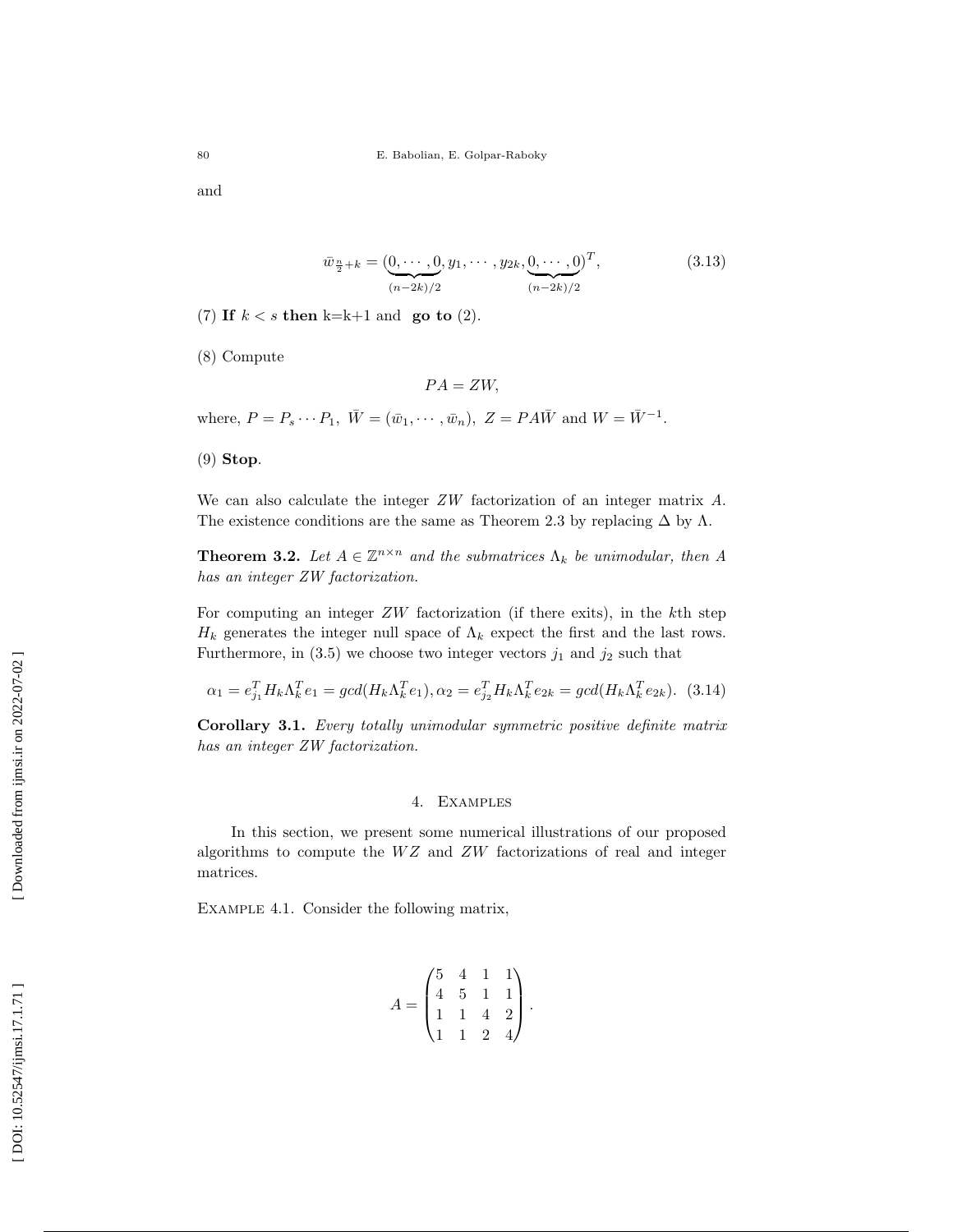Upon an application of Algorithm 1 for computing the  $WZ$  factorization, we obtain the following results:

$$
W = \begin{pmatrix} 1 & 0 & 0 & 0 \\ 0.7895 & 1 & 0 & 0.0526 \\ 0.1053 & 0 & 1 & 0.4737 \\ 0 & 0 & 0 & 1 \end{pmatrix}, Z = \begin{pmatrix} 5 & 4 & 1 & 1 \\ 0 & 1.7895 & 0.1053 & 0 \\ 0 & 0.1053 & 2.9474 & 0 \\ 1 & 1 & 2 & 4 \end{pmatrix}.
$$

Example 4.2 . Consider the following matrix

$$
A = \begin{pmatrix} 1 & 3 & 1.5 & 2 & 2.5 & 2.5 \\ 3 & 3 & 3.5 & 2.5 & 3 & 2.5 \\ 1.5 & 3.5 & 1 & 2.5 & 2 & 2.5 \\ 2 & 2.5 & 2.5 & 4 & 1.5 & 3 \\ 2.5 & 3 & 2 & 1.5 & 2 & 2.5 \\ 2.5 & 2.5 & 2.5 & 3 & 2.5 & 1 \end{pmatrix}
$$

By applying Algorithm 2 for computing the ZW factorization we have

$$
Z = \begin{pmatrix} 1 & 0.3219 & 1.5 & 0.5 & 0.6452 & -0.8439 \\ 0 & 1 & 3.5 & 0.6250 & 1.6613 & 0 \\ 0 & 0 & 1 & 0.6250 & 0 & 0 \\ 0 & 0 & 2.5 & 1 & 0 & 0 \\ 0 & 0.7055 & 2 & 0.3750 & 1 & 0 \\ -1.5774 & 0.3425 & 2.5000 & 0.7500 & 0.7419 & 1.0000 \end{pmatrix},
$$

and

$$
W = \begin{pmatrix} -0.4855 & 0 & 0 & 0 & 0 & 0 \\ 6.2826 & 8.1111 & 0 & 0 & 0 & 8.5331 \\ -0.4444 & -3.4444 & 1 & 0 & -1.8889 & -1.1111 \\ 3.1111 & 11.1111 & 0 & 4 & 6.2222 & 5.7778 \\ -2.2100 & 0 & 0 & 0 & 3.4444 & -3.4644 \\ 0 & 0 & 0 & 0 & 0 & -0.9075 \end{pmatrix}.
$$

Example 4.3 . Consider the following integer real matrix

$$
A = \begin{pmatrix} 1 & 0 & -1 & 1 & -1 & -1 \\ 0 & 2 & 0 & 3 & 1 & 1 \\ -1 & 0 & 5 & -1 & 7 & 2 \\ 1 & 3 & -1 & 8 & 2 & 1 \\ -1 & 1 & 7 & 2 & 15 & 4 \\ -1 & 1 & 2 & 1 & 4 & 2 \end{pmatrix}
$$

.

Upon an application of Algorithm 1 for computing the integer  $WZ$  factorization, we obtain the following results: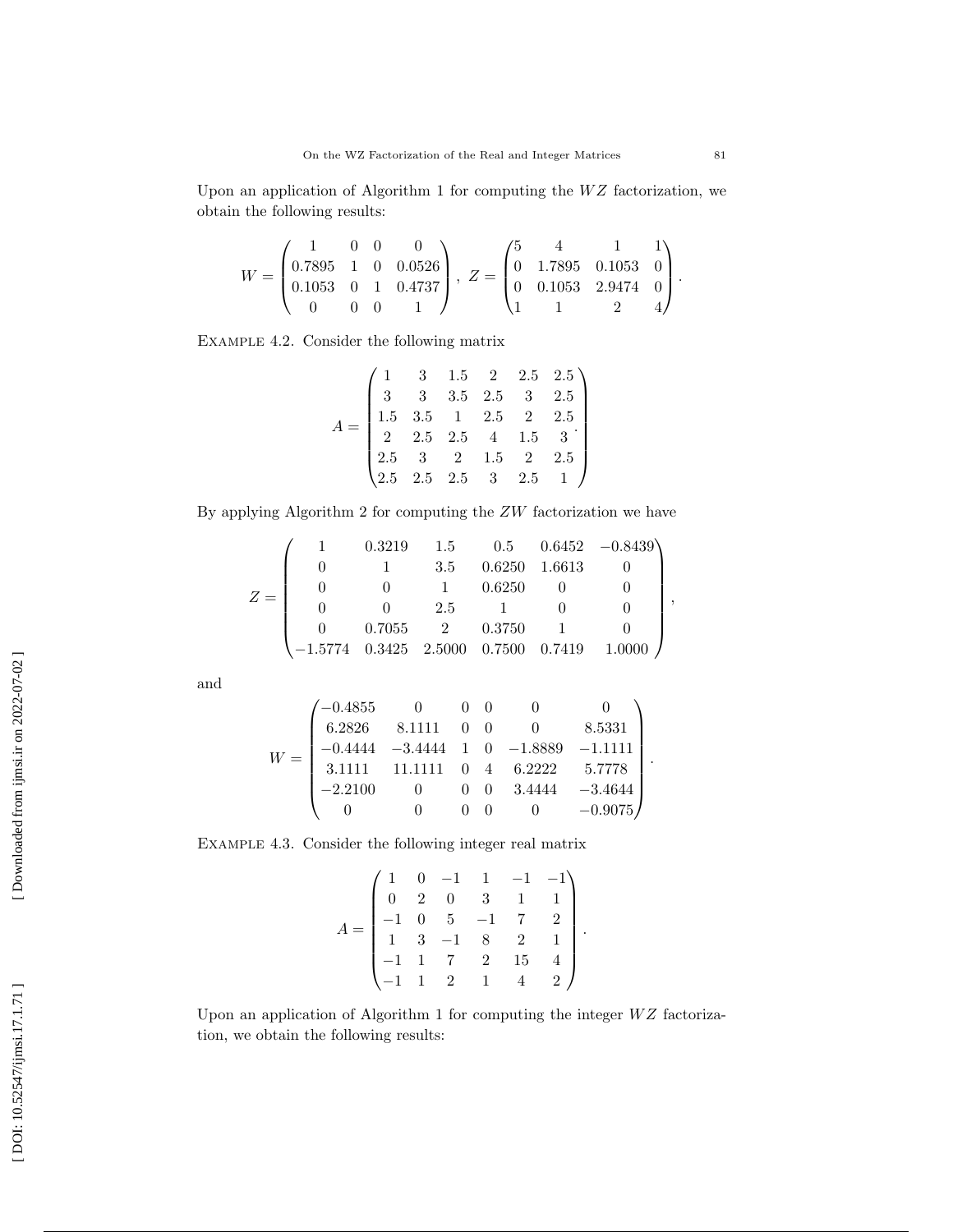$$
W = \begin{pmatrix} 1 & 0 & 0 & 0 & 0 & 0 \\ 0 & 1 & 0 & 0 & 0 & 1 \\ -1 & -1 & 1 & 0 & 1 & 1 \\ 1 & 1 & 0 & 1 & -1 & 2 \\ -1 & -2 & 0 & 0 & 1 & 3 \\ -1 & 0 & 0 & 0 & 0 & 1 \end{pmatrix}, Z = \begin{pmatrix} 1 & 0 & -1 & 1 & -1 & -1 \\ 0 & 1 & -1 & 1 & -2 & 0 \\ 0 & 0 & 1 & 0 & 0 & 0 \\ 0 & 0 & 0 & 1 & 0 & 0 \\ 0 & 0 & 1 & -1 & 1 & 0 \\ 0 & 1 & 1 & 2 & 3 & 1 \end{pmatrix}.
$$

Example 4.4 . Consider the following matrix

$$
A = \begin{pmatrix} 5 & 4 & -1 & 1 & -3 & -2 \\ 4 & 7 & -1 & 1 & -4 & 0 \\ -1 & -1 & 1 & 0 & 1 & 1 \\ 1 & 1 & 0 & 1 & -1 & 0 \\ -3 & -4 & 1 & -1 & 3 & 1 \\ -2 & 0 & 1 & 0 & 1 & 3 \end{pmatrix}.
$$

By applying Algorithm 2 for computing the integer  $ZW$  factorization we have

$$
Z = \begin{pmatrix} 1 & 0 & -1 & 1 & -1 & -1 \\ 0 & 1 & -1 & 1 & -2 & 0 \\ 0 & 0 & 1 & 0 & 0 & 0 \\ 0 & 0 & 0 & 1 & 0 & 0 \\ 0 & 0 & 1 & -1 & 1 & 0 \\ 0 & 1 & 1 & 0 & 0 & 1 \end{pmatrix}, W = \begin{pmatrix} 1 & 0 & 0 & 0 & 0 & 0 \\ 0 & 1 & 0 & 0 & 0 & 1 \\ -1 & -1 & 1 & 0 & 1 & 1 \\ 1 & 1 & 0 & 1 & -1 & 0 \\ -1 & -2 & 0 & 0 & 1 & 0 \\ -1 & 0 & 0 & 0 & 0 & 1 \end{pmatrix}.
$$

## 5. Conclusion

Parallel implicit matrix elimination schemes for the solution of linear systems were introduced by Evans. In this paper we showed how to compute the real (integer) WZ and ZW factorizations by using the null space generators of particular submatrices of a given matrix A .

### **ACKNOWLEDGMENTS**

The authors would like to thank the reviewers for their thoughtful comments and efforts towards improving our manuscript.

#### **REFERENCES**

- 1. J. Abaffy, E. Spedicato, ABS Projection Algorithms, Mathematical Techniques for Linear and Nonlinear Equations, Prentice-Hall, 1989.
- 2. B. Bylina, The Inverse Iteration with the WZ Factorization Used to the Markovian Models, Annales UMCS Informatica AI, 2, (2004), 15-23
- 3. B. Bylina, J. Bylina, Solving Markov Chains with the WZ Factorization for Modelling Networks., Proceedings of Aplimat 2004, Bratislava, 307-312.